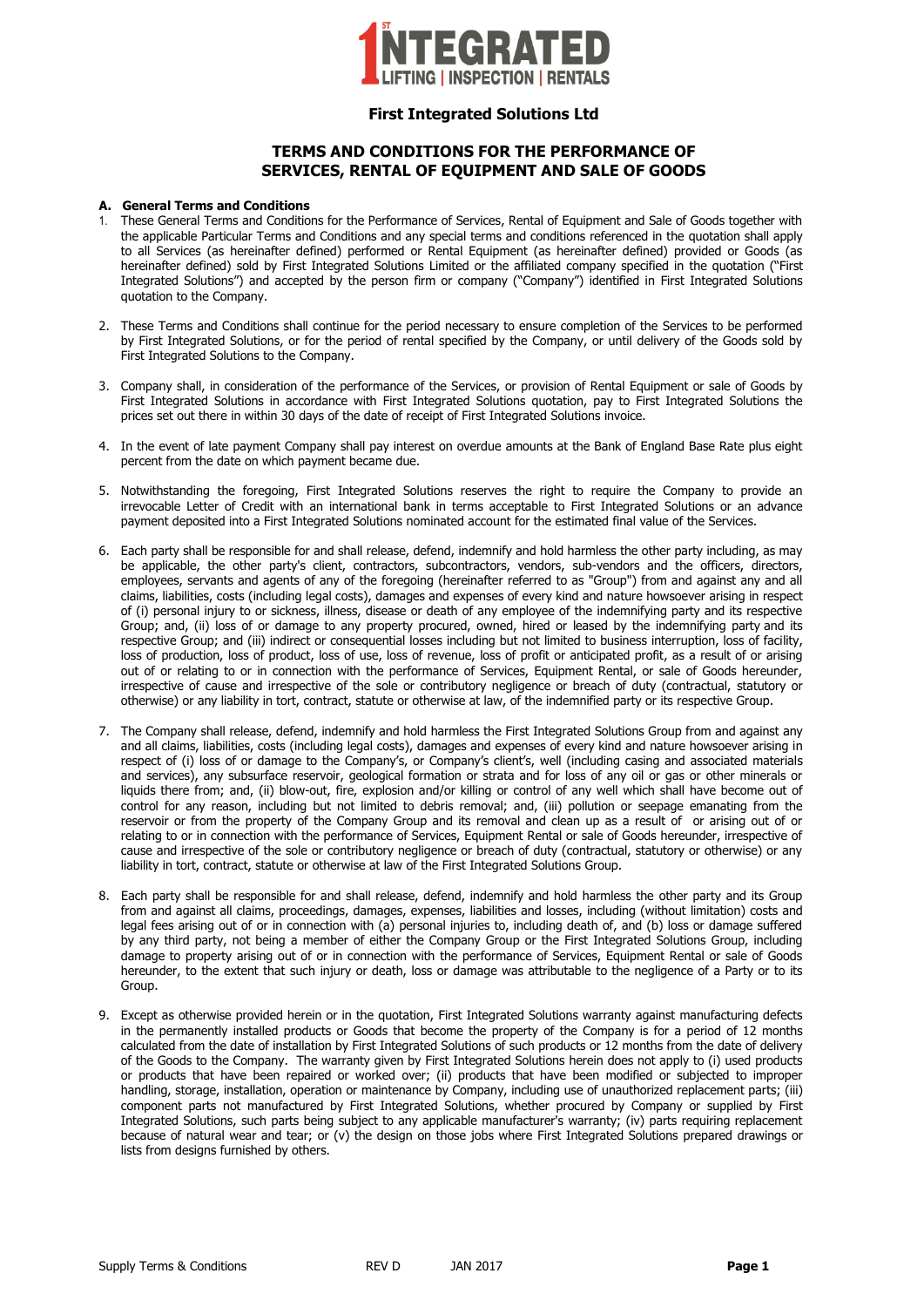

## **TERMS AND CONDITIONS FOR THE PERFORMANCE OF SERVICES, RENTAL OF EQUIPMENT AND SALE OF GOODS**

First Integrated Solutions liability for breach of this warranty is expressly limited to the repair or replacement, at its sole option, of any equipment or parts of equipment that prove to be defective during the warranty period. This limited express warranty, and the stated remedies for breach thereof, shall be in lieu of any and all other warranties, express or implied, including without limitation, warranties for merchantability or fitness for any particular purpose. Except as otherwise specifically agreed in writing by First Integrated Solutions this warranty is not transferable to any person, firm or company to whom the Company may subsequently sell the permanently installed products. Except as provided above, First Integrated Solutions warranty in respect of the provision of Services (including the installation of permanently installed products) is limited to a period of thirty days calculated from the date of completion of the Services.

In the event that First Integrated Solutions is required to repair or replace defective permanently installed products or Goods or re-perform the Services Company shall continue to provide, at no cost to First Integrated Solutions, those materials, personnel, equipment and services normally provided by the Company in connection with the performance of the Services.]

- 10. Except as provided herein, neither party shall be entitled to assign or sub-contract any part of any order issued hereunder without the prior written approval of the other party. First Integrated Solutions may sub-contract the procurement and fabrication of component parts of the permanently installed products or the Goods from recognised sources of supply.
- 11. Except as otherwise provided herein, each party shall, in respect of any taxes of any nature whatsoever incurred, due or owing by such party in the country of operations, indemnify and hold harmless the other party from and against any claims, penalties, expenses, liabilities, costs (including legal costs) arising out of or in connection with the performance of the Services, the provision of Rental Equipment or sale of Goods hereunder.
- 12. First Integrated Solutions hereby indemnifies the Company from and against any and all liability for infringement of the intellectual property rights of any third party associated with the provision of permanently installed products to the Company except to the extent that such products have been modified at Company's request or manufactured to Company's specification. Nothing herein contained shall entitle the Company, or any end user, to assert any claim of any nature whatsoever in respect of the patent rights, copy right, trademarks, intellectual or other property rights in respect of the permanently installed products, Rental Equipment or Goods designed or provided by First Integrated Solutions.
- 13. These Terms and conditions for the performance of Services, provision of Rental Equipment or sale of Goods shall take precedence over and shall exclude any terms and conditions provided by the Company, or implied by trade, custom or practice in the country of operations.
- 14. In the event any act required under these Terms and Conditions is inconsistent with, penalised by or prohibited under the Laws of England or any country having jurisdiction over the performance of the Services, the provision of Rental Equipment or sale of Goods and/or either of the parties hereto, the party obligated hereunder to perform such act shall be excused from such performance and these Terms and Conditions construed as if such obligation had not been set forth herein.
- 15. Any provision of these Terms and Conditions that is now or hereafter prohibited, illegal or unenforceable in any applicable jurisdiction shall be ineffective to the extent of such prohibition, illegality or unenforceability without invalidating the remaining provisions hereof.
- 16. These Terms and Conditions, together with any quotation and acceptance thereof shall be governed, construed and interpreted, and shall take effect in accordance with Scottish Law. Any unresolved dispute shall be submitted to the exclusive jurisdiction of the Scottish Courts.
- 17. For the purpose of professional relations between Company and First Integrated Solutions, the Parties agree not to participate in or to engage in one or more of the following acts:
	- incite, convince or otherwise encourage any employee of the other Party to leave his position;
	- incite, convince or otherwise encourage any employee, consultant, subcontractor or service provider of the other Party to stop meeting some or all of his professional obligations to his employer;
	- solicit an employee from the other Party to hire him.

This ban is valid regardless of the specialisation of the person in question. This commitment remains valid throughout the duration of performance of the Contract and its effects shall survive for a period of two (2) years as of expiration thereof. If this obligation is violated, the breaching Party must pay the other one an indemnification equal to twelve (12) times the gross monthly pay of the person in question in the compensation. This indemnification shall be considered a discharge from any claim concerning the aforementioned violation of the obligation.

- 18. Acceptance of orders against quotations or proposals is deemed accepted in its entirety by Company based upon First Integrated Solutions receiving either; a) signed and dated copy of the proposal, or b) Company Purchase Order, or c) upon First Integrated Solutions receiving written confirmation to perform the service under a call-off order or related document from Company, or d) First Integrated Solutions providing the quoted services or goods to Company."
- 19. Cancellation of orders by Company after acceptance of the order will only be accepted if confirmed in writing. Cancellation charges in such cases will be based on the cost accrued to First Integrated Solutions at the time of cancellation plus 15%.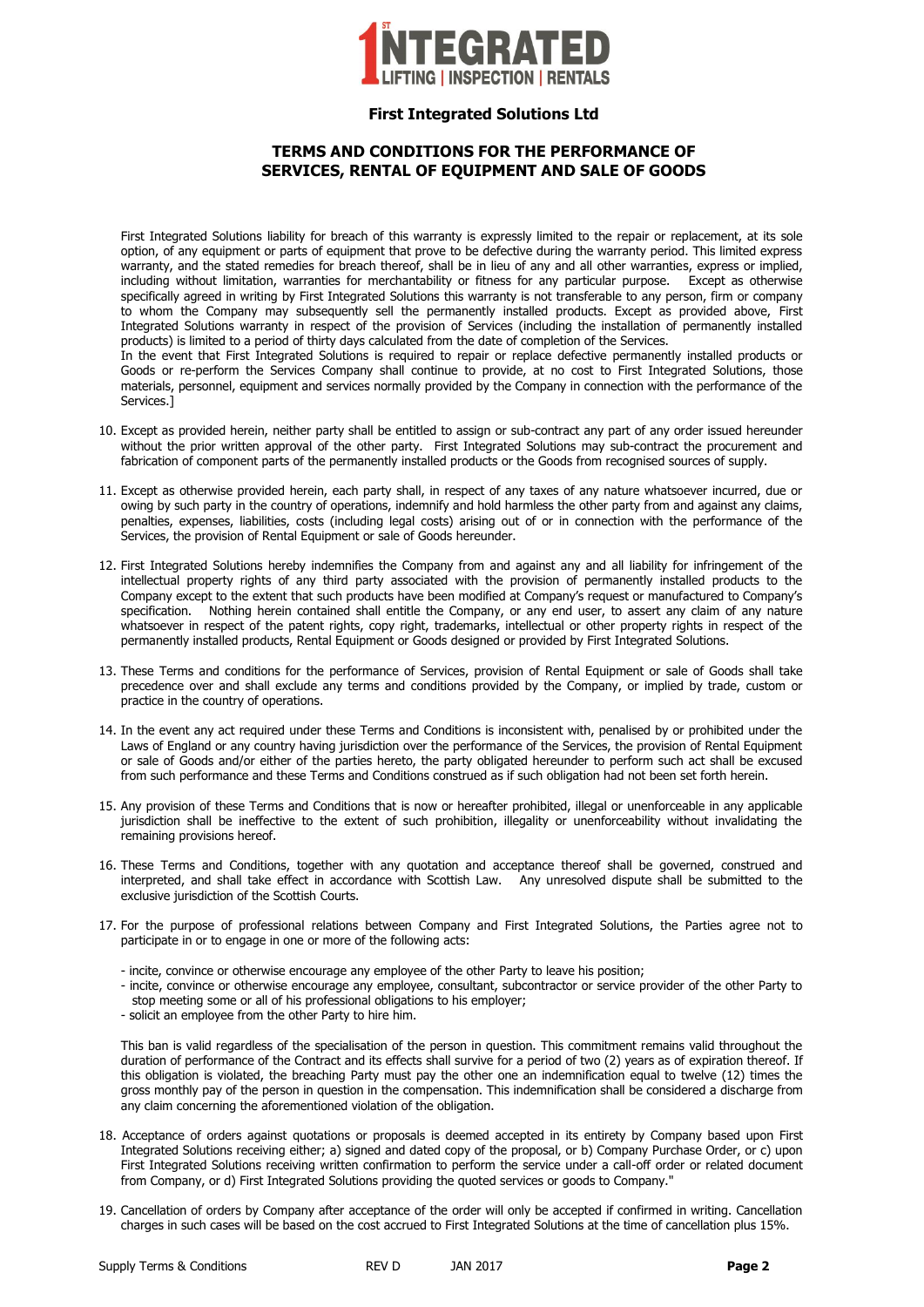

# **TERMS AND CONDITIONS FOR THE PERFORMANCE OF SERVICES, RENTAL OF EQUIPMENT AND SALE OF GOODS**

- 20. All prices quoted are net prices in stated currency, except any tax, with-holding tax, VAT, levy, duty of whatsoever nature.
- 21. All proposals are valid for thirty (30) days from date of quotation unless otherwise stipulated.

### **B. Particular Terms and Conditions for the Provision of Services**

- 1. "Services" shall mean the materials, equipment, or permanently installed products and personnel to be provided by First Integrated Solutions as specified in First Integrated Solutions quotation.
- 2. The date of and designated point for delivery of the materials, equipment or permanently installed products shall be as specified in First Integrated Solutions quotation or, if not specified in the quotation, shall be at First Integrated Solutions base in the country of operations. The Company will be responsible for the carriage and full insurance costs associated with the delivery and return of all materials, equipment and permanently installed products supplied by First Integrated Solutions, based on Ex Works – Incoterms 2012 for deliveries and DDP – Incoterms 2012 for returns, unless agreed otherwise. Carriage and handling arranged by First Integrated Solutions arranged on behalf of company shall be billed at cost +10%. Import duties and other taxes in the country of delivery or operations shall be borne by the Company.
- 3. Company shall provide and shall be responsible for the collection and delivery of the materials, equipment, or permanently installed products to and from First Integrated Solutions operational base, unless otherwise specified in the quotation. At the request of the Company, First Integrated Solutions will, subject to reimbursement of costs incurred, organize delivery to and/or collection of the materials, equipment and permanently installed products to/from the Company's designated base.
- 4. Permanently installed products shall be adequately packed, palletised and protected to withstand transit and short-term storage in the manner specified in the quotation. Packages shall be clearly and conspicuously marked with First Integrated Solutions quotation number and a packing note shall be enclosed in the package. Where permanently installed products are delivered Ex-Works packaging and transport shall be for the account of and/or organised by the Company.
- 5. Title to the permanently installed products shall remain with First Integrated Solutions and shall only pass to the Company following payment of the purchase price. Risk in the permanently installed products shall pass to the Company on delivery of such products at the delivery point specified in First Integrated Solutions quotation.
- 6. All materials and equipment provided by First Integrated Solutions other than permanently installed products, at all times, remain the property of First Integrated Solutions. First Integrated Solutions shall ensure that all equipment is fully certified and will meet all relevant governmental standards and will not have any known damage or defect. Company shall indemnify and hold First Integrated Solutions harmless from and shall keep First Integrated Solutions materials and equipment free and clear of all liens, claims, assessments, fines and levies incurred, created, caused or committed by the Company Group.
- 7. Materials and equipment belonging to First Integrated Solutions and used in the performance of the Services shall be adequately packed in baskets or containers, or shall be palletised and protected to withstand transit and short-term storage in the manner specified in the quotation. First Integrated Solutions shall ensure that applicable certification accompanies all baskets, containers or slings.
- 8. The costs of post rental inspection repair and/or redress of equipment shall be borne by the Company unless otherwise specified in the quotation. The extent and costs of post rental repair and/or redress shall be subject to approval of the Company, which approval shall not be unreasonably withheld.
- 9. In the event that First Integrated Solutions equipment is lost or damaged beyond repair whilst in hole and/or in the care, custody or control of the Company Group then the Company shall reimburse the replacement costs new of such equipment. Where a "lost-in-hole" charge is specified in the quotation such charge shall be paid in full. Company shall insure, or shall self-insure, First Integrated Solutions equipment whilst in the care, custody or control of the Company Group.
- 10. First Integrated Solutions shall provide all personnel and supervision necessary to perform the Services detailed in First Integrated Solutions quotation. First Integrated Solutions personnel shall be appropriately skilled and qualified for the work that such personnel will perform and will have been medically examined and pronounced fit for working offshore/onshore and shall have required offshore survival and fire fighting certificates.
- 11. Payment for rental of equipment utilised by First Integrated Solutions in the performance of the Services shall be calculated from the time and date that such equipment leaves First Integrated Solutions base in the country of operations or such other location until return thereto. Payment for personnel shall be calculated from the time and date that such personnel depart their normal work location whether in the country of operations or elsewhere until return of such personnel to their point of departure. Rates for rental of equipment are based on a 24 hour day. Rates for personnel assume a 12 hour working shift at the rig location and 8 hour day at main Aberdeen office location for Aberdeen based personnel. Personnel required at 'offsite' locations for meetings, preparation, or courses will be charged at typical offshore rate.
- 12. Company shall, if applicable, be responsible for obtaining all necessary customs clearances and any other permits required in respect of the importation/exportation of the permanently installed products and/or First Integrated Solutions equipment into and from the country of operations.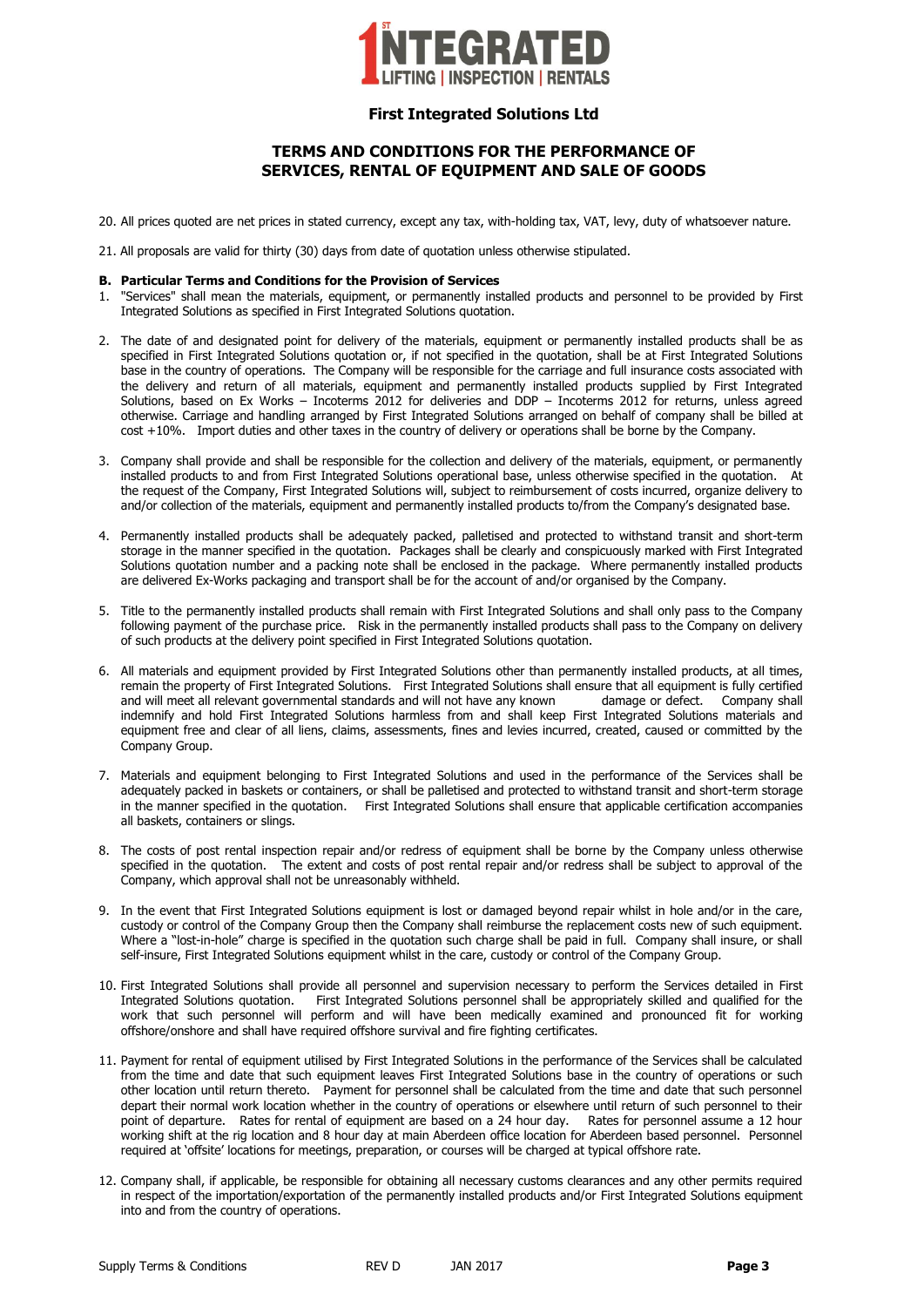

# **TERMS AND CONDITIONS FOR THE PERFORMANCE OF SERVICES, RENTAL OF EQUIPMENT AND SALE OF GOODS**

13. All  $3<sup>rd</sup>$  party services out with normal agreed contract rates will be subject to 10% administration charge.

#### **C. Particular Terms and Conditions for Rental of Equipment**

- 1. "Rental Equipment" shall mean all equipment to be hired by Company from First Integrated Solutions as specified in First Integrated Solutions quotation.
- 2. The hire of Rental Equipment shall, except as hereinafter provided, continue for the period from delivery to the Company until return of the Rental Equipment to First Integrated Solutions operational base from which the Rental Equipment was originally delivered, unless an alternative location for delivery and return of Rental Equipment is specified in the quotation.
- 3. Company shall provide and shall be responsible for the collection and delivery of the Rental Equipment to and from First Integrated Solutions operational base, unless otherwise specified in the quotation. At the request of the Company First Integrated Solutions will, subject to reimbursement of costs incurred, organize delivery and/or collection of the Rental Equipment to/from the Company's designated base.
- 4. All Rental Equipment provided by First Integrated Solutions will, at all times, remain the property of First Integrated Solutions. First Integrated Solutions shall ensure that all Rental Equipment is fully certified and will meet all relevant governmental and generally accepted oilfield standards and will not suffer any known damage or defect. Company shall indemnify and hold First Integrated Solutions harmless from and shall keep First Integrated Solutions Rental Equipment free and clear of all liens, claims, assessments, fines and levies incurred, created, caused or committed by the Company Group.
- 5. Rental Equipment shall be adequately packed in baskets or containers, or shall be palletised and protected to withstand transit and short-term storage in the manner specified in the quotation. First Integrated Solutions shall ensure that applicable certification accompanies all baskets, containers or slings.
- 6. Company shall use the Rental Equipment in accordance with instructions provided by First Integrated Solutions or in accordance with normal industry practice and shall carry out routine maintenance on such Rental Equipment during the period of hire in accordance with instructions given by First Integrated Solutions.
- 7. In the event of breakdown of the Rental Equipment, the Company shall return the Rental Equipment to First Integrated Solutions and First Integrated Solutions shall, at the Company's request, endeavour to provide substitute Rental Equipment. The rental charges shall be suspended from the time and date of failure of the Rental Equipment until such time as the Rental Equipment is repaired or replaced. All costs of repair of Rental Equipment, unless due to the default or acts or omissions of First Integrated Solutions, be borne by the Company.
- 8. The costs of post rental inspection repair and/or redress of the Rental Equipment shall be borne by the Company unless otherwise specified in the quotation. The extent and costs of post rental repair and/or redress shall be subject to approval of the Company.
- 9. In the event that the Rental Equipment is lost or damaged beyond repair whilst in the care, custody or control of the Company then the Company shall reimburse the replacement costs new of such Rental Equipment. Where a "lost-in-hole" charge is specified in the quotation such charge shall be paid in full. Company shall insure, or shall self-insure, the Rental Equipment whilst in the care, custody or control of the Company.
- 10. Company may, without any liability for payment of early termination charges to First Integrated Solutions, terminate the hire of any item of Rental Equipment for any reason by giving written notice of termination to First Integrated Solutions. Such termination shall be effective at the time and date the Rental Equipment is returned to First Integrated Solutions base.
- 11. Pre-hire surveys of the Rental Equipment will be undertaken by independent inspection authorities at the Company's request and cost and the Company must immediately intimate to First Integrated Solutions in writing any faults or defects in the Rental Equipment revealed thereby. If such surveys are not requested the Rental Equipment shall be deemed to be in good order and condition and to the Company's satisfaction on delivery. But it is expressly stated that First Integrated Solutions gives no warranty as to the condition of the Rental Equipment any part thereof.
- 12. Except as otherwise provided herein or in the quotation, First Integrated Solutions makes no warranty or representation, express or implied, as to the design or operation of Rental Equipment delivered to the Company hereunder. First Integrated Solutions makes no warranty of merchantability or fitness of the Rental Equipment for any particular purpose or any other representation or warranty whatsoever.

#### **D. Particular Terms and Conditions for the Sale of Goods**

- 1. "Goods" shall mean the materials, equipment, or products to be sold to the Company by First Integrated Solutions as specified in First Integrated Solutions quotation.
- 2. These General Conditions of Sale of Goods shall continue for the period necessary to ensure delivery to and acceptance of the Goods by the Company.